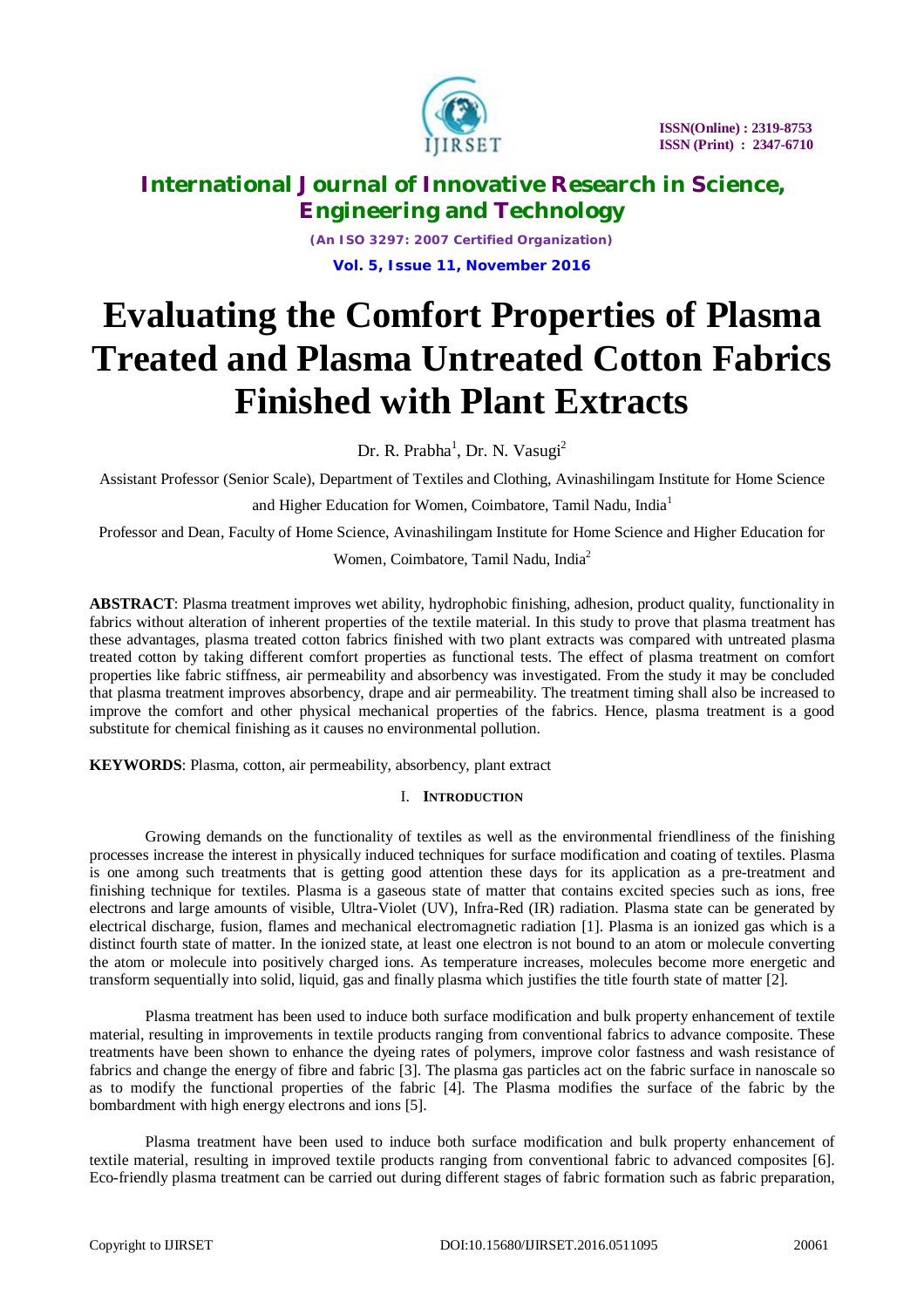

*(An ISO 3297: 2007 Certified Organization)*

# **Vol. 5, Issue 11, November 2016**

dyeing and finishing of cotton, wool, silk and most of the man-made fibres. Plasma gas particles etch on the fabric surface in nano scale, so as to modify the functional properties of the fabric [7].

# II. **RELATEDWORK**

Plasma technology is a surface sensitive method that allows selective modification in the NM-range. The textile that has to function is placed in a reaction chamber with any gas preferably nitrogen, oxygen or argon creating plasma, which interacts with the surface of the textiles. This technology has been introduced industry for applications such as removing sizing, adding functionality to the textile and modifying the surface properties of textiles. It is applicable to most of textile materials for surface treatment. Different kinds of plasma gases provide special functionality to textile materials such as UV-protection, antibacterial, medical function, bleaching, flame retardancy,wetability, hydrophobic finishing and product quality without any alternation of the inherent properties of the textile materials [6].

Hence in this research, to prove that plasma treatment has these advantages, plasma treated cotton fabrics finished with two herbal extracts was compared with untreated plasma treated cotton by taking different comfort properties as functional tests.

### III. **MATERIALS AND METHODS**

#### **Fabric procurement and properties: Cotton**

Cotton fabric material, plain weave 40s medical grade was commercially procured from a weaving unit, Tirupur, Tamil Nadu, India.

#### **Cotton fabric: Plasma treatment application**

The usage of oxygen can modify the wettability of cotton and other cellulosic materials. It also alters the tensile properties and functional behavior of the fabric. It improves air permeability and drape properties. Due to these properties the investigator selected oxygen and argon gases for the study. 20 and 40 minutes were selected as timing for the treatment.

The machine was set at 600 W. The initial pressure was maintained at 0.050millbar. The Bleached Plain Fabric was set at room temperature. The samples were fixed on 22 X 19 inch frame by clips. The frame was fixed at 3.5 cm distance from bottom rod. The machine was closed and the motor started. The gas was passed to main chamber through gas cylinder. The time duration was set the pressure was raised up to  $1.5 \times 10^{-2}$  bar. After the process are complete machine stops automatically. The details about the parameter of plasma application used in the present study were below tabulated.

| S. No | Criteria                | <b>Parameters</b>                |
|-------|-------------------------|----------------------------------|
|       | Gas                     | Oxygen                           |
|       | Inter-electrode spacing | $3.5 \text{ cm}$                 |
|       | Plasma current          | $2.1 \text{ mA}$                 |
|       | Plasma power            | 600 W                            |
|       | Exposure time           | 2 minutes                        |
|       | Pressure                | $\sqrt{5x}$ 10 <sup>-2</sup> bar |

# **Medicinal plants**

Two medicinal plants, *Psidiumguajava*, (Guava) *Achyranthes aspera* (Prickly chaff flower) were collected and authenticated from Department of Plant Science, Tamil Nadu Agricultural University, Coimbatore, India. Leaves of the plants were used in the study.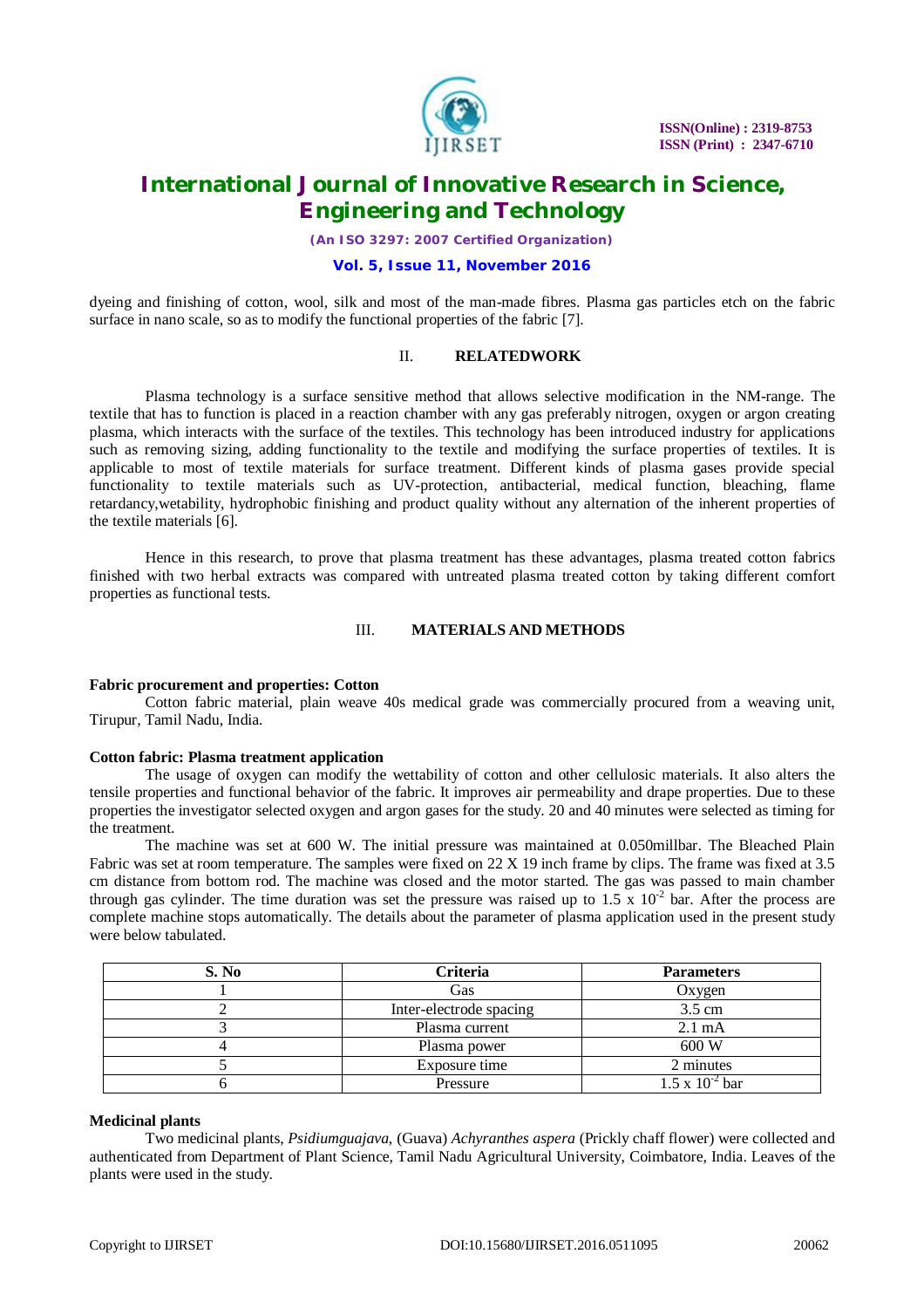

*(An ISO 3297: 2007 Certified Organization)*

### **Vol. 5, Issue 11, November 2016**

### **Methanol extracts of medicinal plants [8]**

Fresh leaves of *Psidiumguajava* and *Achyranthes aspera* was shadow dried at 37°C. Drying was done to reduce the moisture content of leaves to less than 20%. Dried leaves of *Psidiumguajava*and *Achyranthes aspera* were grounded to make fine powder for the extraction of desired materials. Fine powdered material was extracted to obtain the active substances with suitable solvent (methanol). 10 grams of powdered leaves of *Psidiumguajava* and *Achyranthes aspera* were extracted in 100ml of 80% methanol for 18 hours under shaking condition separately. For every 6 hours the solution was sonicated for 20 minutes to obtain the exact antibacterial substances of the medicinal plants.

### **Finishing of plant extracts in plasma treated and untreated cotton using pad-dry cure process [9]**

Three sets of fabric samples were used in this study. In the first set of samples (Plasma treated cotton) the herbal extracts of *Psidiumguajava* and *Achyranthes aspera*were finished separately. In the second set of fabric samples (plasma untreated cotton) similar plant extracts were finished separately. Cotton fabric without plasma treatment and plant extract was used as a third set of fabrics (control). All the fabric samples except control fabric were finished with plant extracts using a pneumatic padding mangle with 8% citric acid as a standard binding solution at a pressure of 3 psi with 100% wet pickup followed by drying at 80°C and curing at 160°C for 5 min. The finished plasma treated and untreated fabrics were subjected to evaluate for its comfort properties along with control fabrics.

### **Comfort Properties**

This property was evaluated to find out the comfort properties of 3 groups of fabrics (control, plasma treated and plasma untreated fabrics). Test includes fabric stiffness, air permeability and absorbency.

#### **Fabric Stiffness**

Stiffness is the ability of a textile fabric to resist changes in shape due to bending deformation. The bending properties like stiffness, drape, handle and crease recovery are the prime parameters of evaluating the fabric. Stiffness is the ability of a material to resist deformation. Bending length is the length of a fabric that will bend on its own weight, to a definite extent. It is a measure of the stiffness that determines the draping quality. The Shirley stiffness tester was used to determine the stiffness of the fabrics. A scale of 15 cm length and 2.5 cm width formed the templates. Ten samples were cut at random both in the warp and weft directions from each of the fabrics from 3 groups of fabrics. Each fabric along with the scale was mounted on a horizontal platform. The scale was moved along with the sample slowly until the fabric fell to the edge of the platform and the tip of the fabric coincided with the index line, which was viewed in the mirror. The bending length was recorded from the scale marked opposite to the zero on the side of the platform.

# **Fabric Air Permeability [10] (ASTM D 737 – 04)**

Air permeability of a fabric is the volume of air measured in cubic cm passed per second through 1 sq.cm for the fabric at a pressure of one cm. head of water. The Air Permeability Tester consists of a circular clamp to hold the specimen and a spring loaded clamp to press the specimen while testing, the room atmospheric air was drawn through the specimen by means of a suction pump. The rate of air flow was adjusted to desired pressure drop across the fabric which was indicated on drought gauge graduated from 0.25 mm. The rate of air flow was read from the Rotameters. They were calibrated to indicate air flow in cubic centimeter per second at 27°C and 760 mm of mercury. The area of the sample exposed to air was one inch in diameter. From the reading Rotameter air permeability was calculated using the following formula:

# *Air permeability = Average rate flow / Area of sample exposed to air (cc/sec/sq.cm)*

Then the mean was calculated and analyzed for three groups of fabrics.

### **Absorbency Properties: Vertical Wicking Test [10] (AATCC – 197)**

The Vertical Wicking Method measures the rapidity of absorption. Ten samples were cut into size of 11 inches in length and 1 inch width from each 3 set of fabric samples. One end of the sample strip was pasted with a glass rod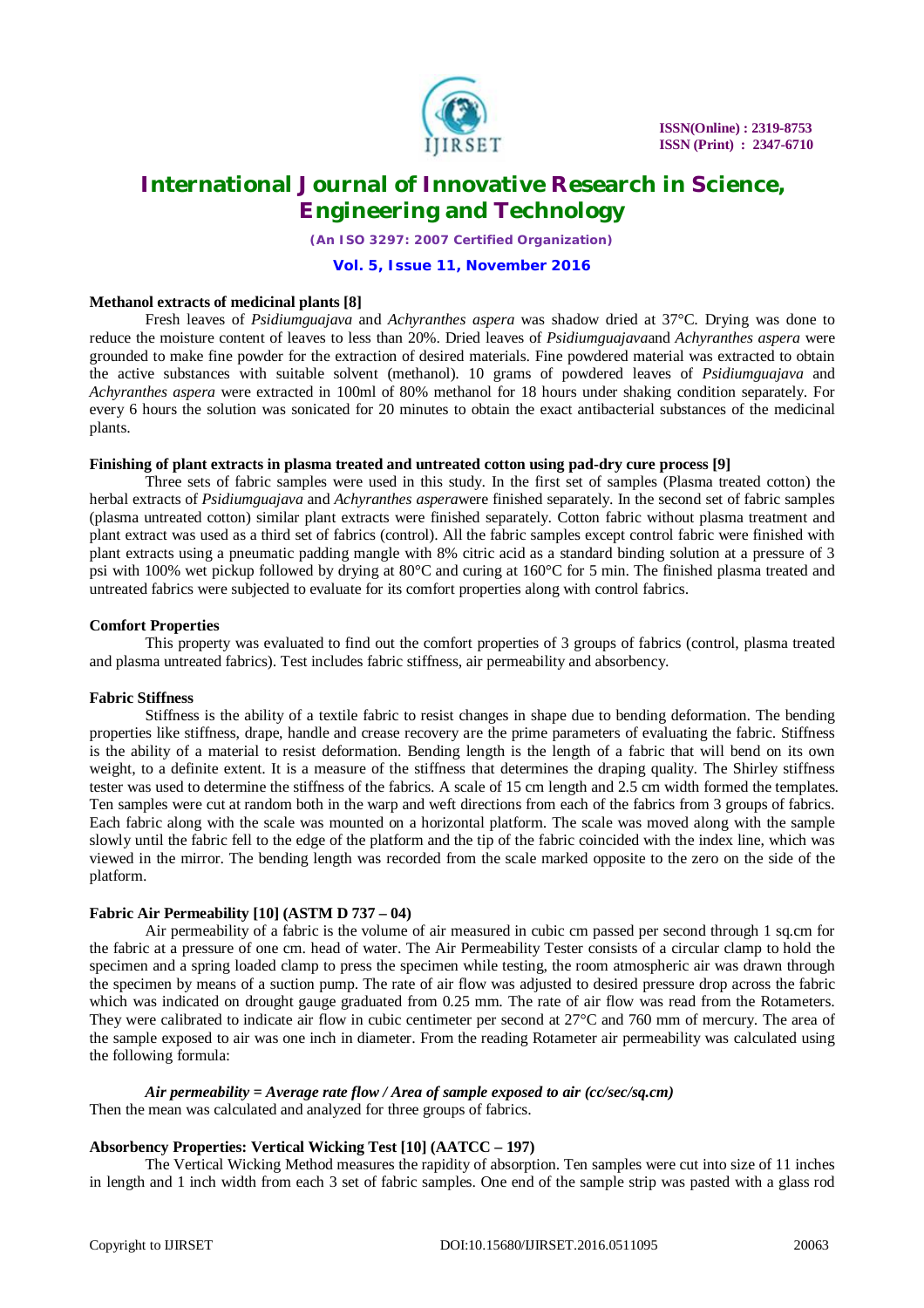

*(An ISO 3297: 2007 Certified Organization)*

# **Vol. 5, Issue 11, November 2016**

which was placed on heavy wooden blocks and the other end was allowed to immerse in a tray of distilled water. The rise of the water level in the strip was noted by keeping the length of the fabric as 5cm constant. The same procedure was repeated for all the samples. The mean values of ten readings were calculated and recorded. The vertical wicking of each material was recorded carefully to find the absorbency of original, finished and plasma treated finished fabrics. The mean values of ten readings were calculated and recorded.

#### **Nomenclature**

The nomenclature of the sample used in the research work is given below and the same was used throughout the study.

| S. No | <b>Nomenclature</b> | <b>Fabric samples</b>                               |  |  |
|-------|---------------------|-----------------------------------------------------|--|--|
|       |                     | Original cotton                                     |  |  |
|       | AG1                 | Guava finished cotton                               |  |  |
|       | AG2                 | Plasma treated guava finished cotton                |  |  |
|       | AP1                 | Prickly chaff flower finished cotton                |  |  |
|       | AP2.                | Plasma treated prickly chaff flower finished cotton |  |  |

# IV.**EXPERIMENTAL RESULTS**

The comfort properties of the plasma treated and plasma untreated plant extract finished cotton fabrics were evaluated and the obtained values were interpretated.

#### **Fabric Stiffness**

### *Warp Direction*

From Table – 1, it was obvious that in the comparison made within samples A, AG1 and AG2, a reduction in stiffness was observed in the sample AG1 of 7.06% over the control sample A. Among the samples A, AP1 and AP2, the sample AP2 showed more reduction in stiffness of 16.25% than sample AP1 (8.48%) over the control sample A.

Hence it could be concluded that in warp direction the plasma treated samples namely AP2, expressed higher stiffness reduction when compared with their respective plasma untreated samples.

### *Weft Direction*

In weft direction, as gain in stiffness was observed in both the samples AG1 and AG2 over sample A of which it was higher in the sample AG2 (21.57%) than sample AG1 (17.89%). Among the sample A, AP1 and AP2 also the same trend was noted with higher gain in sample AP2 (24.21%) than sample AP1 (23.68%).

The samples used in the study such as scoured and bleached cotton, are all hydrophilic in nature and hence would have liquid pick-up capability. Herbal finishes applied will serve as a binder and enhance the compactness of the yarn structure. Additionally, as the plasma treatment is a surface modification technique, it results in etching the yarn surface, thereby reducing the yarn linear density. Both herbal finishing treatment and plasma surface modification make the yarn thinner, which results in more ends/inch or picks/inch. This results in more number of yarns in a unit area of the testing specimen due to increase in ends/inch or picks/inch. Such a structure provides more resistance to bending which results in enhancing stiffness as shown in Table-1. In this case, based on the experimental results, fabric cover factor has a predominant influence on the stiffness of the fabric. However, in the case of testing along the warp direction results, the smoothness and thinness of yarns, plasma and plant extract treatment influence the bending of fabrics resulting in reduced stiffness value.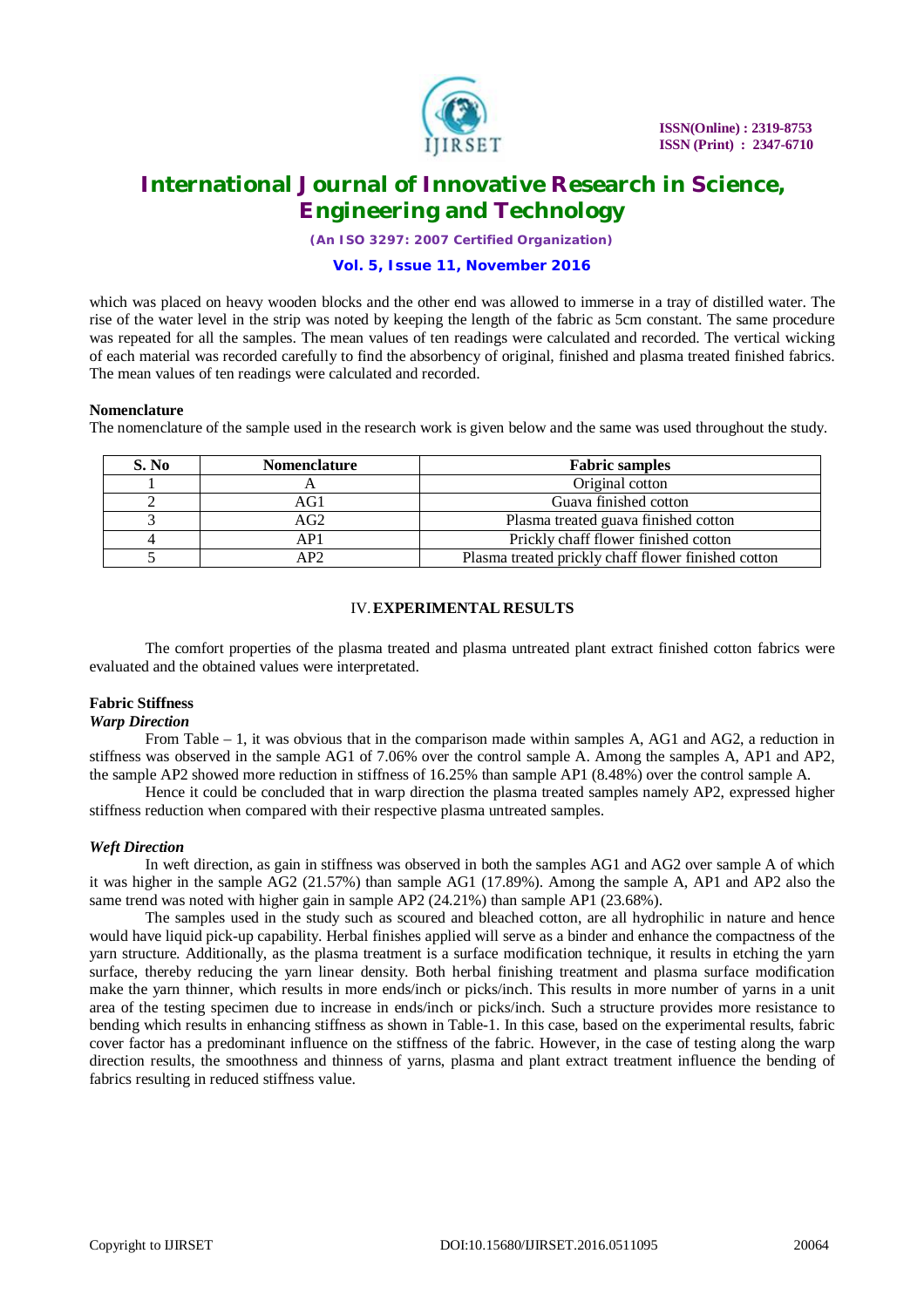

*(An ISO 3297: 2007 Certified Organization)*

### **Vol. 5, Issue 11, November 2016**

| S.No. | <b>Samples</b> | <b>Mean</b><br>value<br>(cm) | $%$ loss<br>gain         | <b>Standard</b><br>deviation | <b>Mean</b><br>value<br>(cm) | $%$ loss<br>' gain       | <b>Standard</b><br>deviation |
|-------|----------------|------------------------------|--------------------------|------------------------------|------------------------------|--------------------------|------------------------------|
|       |                | 2.83                         | $\overline{\phantom{m}}$ | 0.0662                       | 1.90                         | $\overline{\phantom{a}}$ | 0.050                        |
|       | AG1            | 2.63                         | $-7.06$                  | 0.0189                       | 2.24                         | 17.89                    | 0.083                        |
|       | AG2            | 2.86                         | 1.06                     | 2.2499                       | 2.31                         | 21.57                    | 0.064                        |
| 4     | AP1            | 2.59                         | $-8.48$                  | 0.0206                       | 2.35                         | 23.68                    | 0.0158                       |
|       | AP2            | 2.37                         | $-16.25$                 | 0.0206                       | 2.36                         | 24.21                    | 0.0173                       |

### **Table – 1: Fabric stiffness in warp and weft direction**

# **Fabric Air Permeability**

The air permeability of cotton finished with guava leaves (*Psidiumguajava*) and prickly chaff flower (*Achyranthes aspera*) extracts unfinished, finished and plasma treated finished fabrics was compared and presented in Table  $-2$ . From the Table  $-2$  it is obvious that among samples A, AG1 and AG2, both the samples AG1 and AG2 showed increase in air permeability with higher value in sample AG2 (14.86%) followed by sample (11.06%). Among samples A, AP1 and AP2 also the same trend was noted with higher value in sample AP2 (18.32%) than sample AP1 (6.81%).

Interestingly, as is evident from the results, plasma pre-treated samples (AG2, AP2) did not show any difference in their breathability as reflected by their air permeability values. Plasma and herbal treatments resulted in an increase in the air permeability values of the fabrics. This could be attributed to the surface etching effect of plasma treatment. A recent study has shown that the plasma treatment affects the porous structure of the fabric by altering its pore size. With the increase in pore size, wicking transport and air permeability increases. In the case of herbal treatment, chemical finishes serve as a surface binder reducing the surface hairs and hence the fabrics have higher air permeability. Therefore, surface etching, plasma treatment and herbal treatment endeavour, to let more air to pass through the fabric structure resulting in increased air permeability. The results presented in the thesis support the above hypothesis, showing fabrics have higher breathability after plasma and herbal treatments.

Hence it could be concluded that the samples AG2 (14.86%) and AP2 (18.32%) exhibited higher air permeability rates than the plasma untreated samples when compared within and between samples. This may be due to the increase in its porosity that had been created in the fabric samples because of the finishing and plasma treatment.

| S.No. | <b>Samples</b> | <b>Meanvalue</b><br>% loss/ gain<br>(cc/cm.sq/sec) |       | <b>Standard</b><br>deviation |
|-------|----------------|----------------------------------------------------|-------|------------------------------|
|       |                | 8.95                                               |       | 0.21                         |
|       | AG1            | 9.94                                               | 11.06 | 0.32                         |
|       | AG2            | 10.28                                              | 14.86 | 0.14                         |
|       | AP1            | 9.56                                               | 6.81  | 0.06                         |
|       | AP2            | 10.59                                              | 18.32 | 0.07                         |

# **Absorbency Properties: Vertical Wicking Test**

The findings of the vertical wicking length of the control, finished and plasma treated finished samples are shown in Table – 3. From the Table – 3, it is clear that in the comparison made between the sample A, AG1 and AG2, the sample AG2 (41.75%) showed higher reduction in time for vertical wicking than sample AG1 (11%). The same trend was observed in the samples A, AP1 and AP2 with higher among reduction in time in sample AP2 (38%). As is evident from the fabric vertical wicking test results, plasma treatment reduces the time for the fabric to wick the water. As the plasma treatment affects the water sorption characteristics, wicking enhances, as reflected in reduced wicking time.Hence it could be concluded that the vertical wicking improved to drastic extent in the plasma treated and